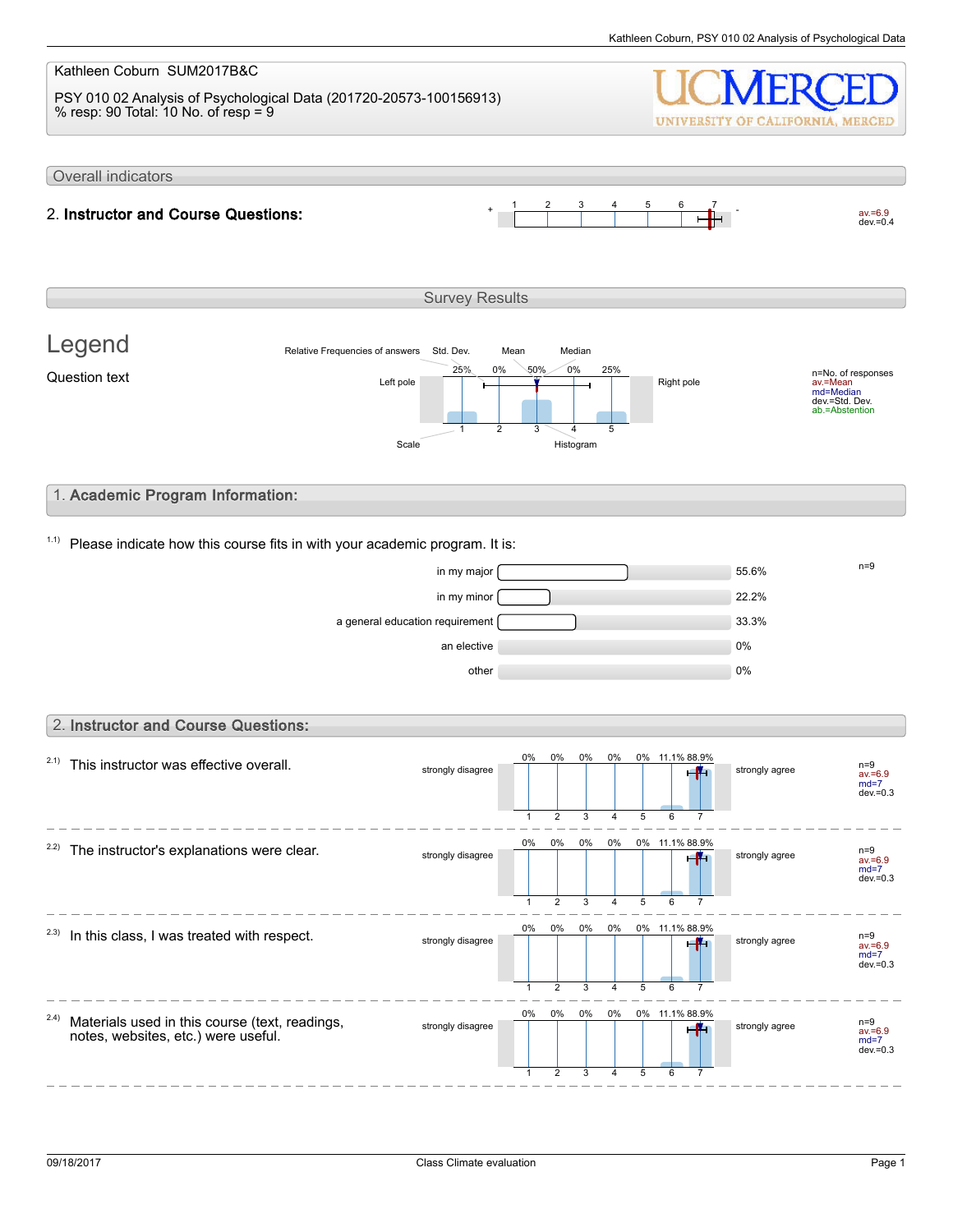| 2.5)  | Assigned work was valuable to my learning.                                      | strongly disagree | 0%                 | 0%<br>$\overline{2}$    | 0%<br>3    | 0%         | 5       | 0% 12.5% 87.5%             | strongly agree | $n=8$<br>$av = 6.9$<br>$md=7$<br>$dev = 0.4$<br>$ab = 1$ |
|-------|---------------------------------------------------------------------------------|-------------------|--------------------|-------------------------|------------|------------|---------|----------------------------|----------------|----------------------------------------------------------|
| 2.6)  | This class was well organized.                                                  | strongly disagree | 0%<br>$\mathbf{1}$ | $0\%$<br>$\overline{2}$ | $0\%$<br>3 | 0%<br>4    | 5       | 0% 11.1% 88.9%<br>6        | strongly agree | $n=9$<br>$av = 6.9$<br>$md=7$<br>$dev = 0.3$             |
| 2.7)  | I knew what was expected of me in this class.                                   | strongly disagree | 0%                 | 0%<br>$\overline{2}$    | 0%<br>3    | 0%         | 5       | 0% 11.1% 88.9%             | strongly agree | $n=9$<br>$av = 6.9$<br>$md=7$<br>$dev = 0.3$             |
| 2.8)  | The instructor was well prepared for class.                                     | strongly disagree | 0%                 | 0%<br>$\overline{2}$    | 0%<br>3    | 0%<br>4    | 5       | 0% 22.2% 77.8%<br>6        | strongly agree | $n=9$<br>$av = 6.8$<br>$md=7$<br>$dev = 0.4$             |
| 2.9)  | There was sufficient time in class for questions<br>and discussion.             | strongly disagree | 0%<br>$\mathbf{1}$ | 0%<br>$\overline{2}$    | 0%<br>3    | 0%<br>4    | 5       | 0% 11.1% 88.9%<br>-14<br>6 | strongly agree | $n=9$<br>$av = 6.9$<br>$md=7$<br>$dev = 0.3$             |
|       | <sup>2.10)</sup> The instructor displayed enthusiasm for the<br>subject matter. | strongly disagree | 0%<br>$\mathbf{1}$ | $0\%$<br>$\overline{2}$ | 0%<br>3    | $0\%$<br>4 | 5       | 0% 11.1% 88.9%             | strongly agree | $n=9$<br>$av = 6.9$<br>$md=7$<br>$dev = 0.3$             |
|       | <sup>2.11)</sup> Methods of evaluation in this course were fair.                | strongly disagree | 0%                 | 0%<br>$\overline{2}$    | 0%<br>3    | 0%<br>4    | 5       | 0% 11.1% 88.9%<br>6        | strongly agree | $n=9$<br>$av = 6.9$<br>$md=7$<br>$dev = 0.3$             |
|       | <sup>2.12)</sup> Feedback on my work was valuable to my<br>learning.            | strongly disagree | 0%<br>-1           | 0%<br>$\overline{2}$    | 0%<br>3    | 0%         | 5       | 0% 22.2% 77.8%<br>Ц.       | strongly agree | $n=9$<br>$av = 6.8$<br>$md=7$<br>$dev = 0.4$             |
| 2.13) | The instructor was available for consultation<br>outside class.                 | strongly disagree | 0%                 | 0%<br>2                 | 0%<br>3    | 0%<br>4    | 0%<br>5 | 00.Y7<br>6                 | strongly agree | $n=9$<br>$av = 6.9$<br>$md=7$<br>$dev = 0.3$             |
|       | <sup>2.14)</sup> I learned a great deal in this course.                         | strongly disagree | 0%                 | 0%                      | 0%         | 0%         |         | 0% 33.3% 66.7%             | strongly agree | $n=9$<br>$av = 6.7$<br>$md=7$<br>$dev = 0.5$             |

1 2 3 4 5 6 7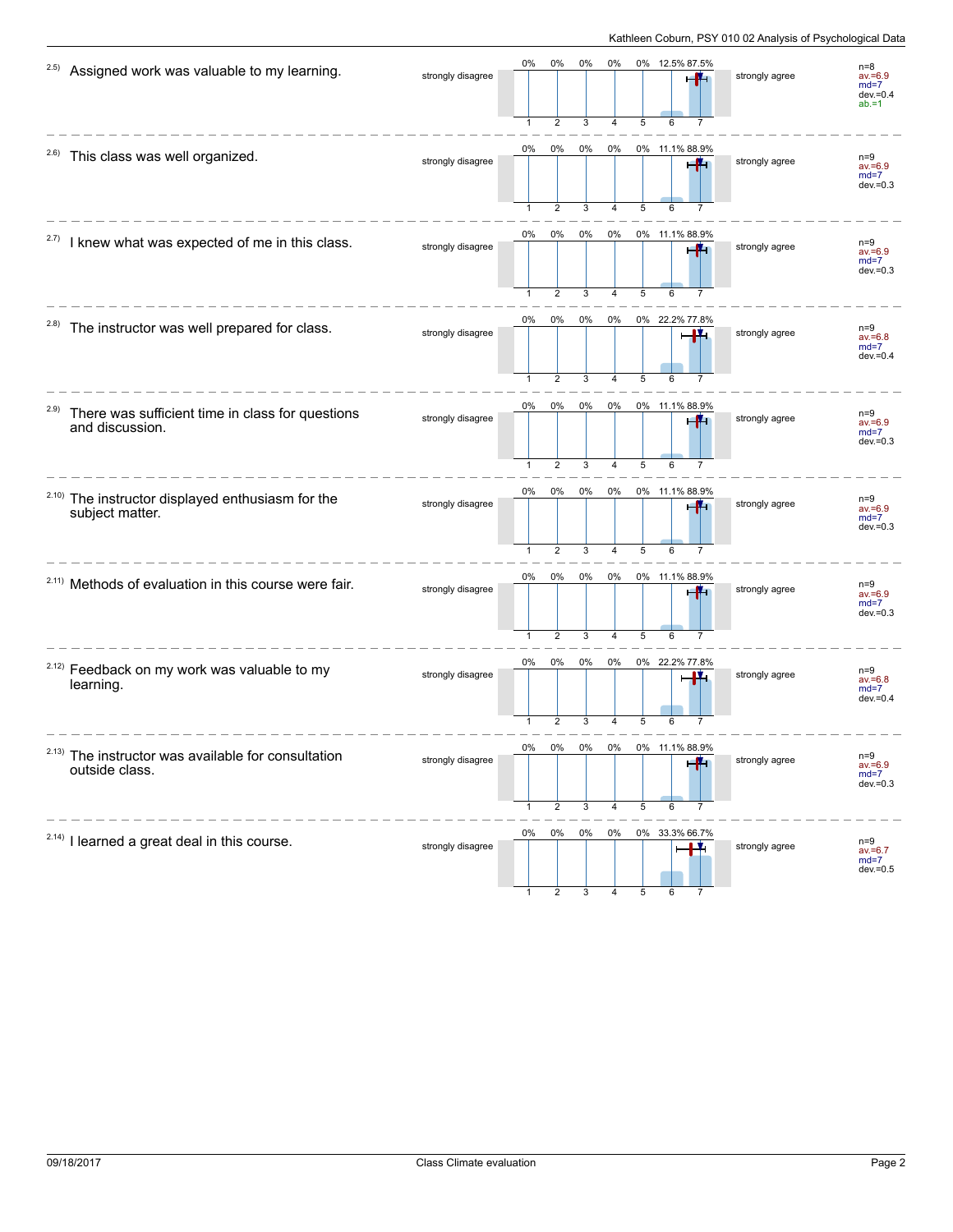# Histogram for scaled questions

The instructor's explanations were clear.

# This instructor was effective overall.



#### Materials used in this course (text, readings, notes, websites, etc.) were useful.



# I knew what was expected of me in this class.



#### The instructor displayed enthusiasm for the subject matter.



#### The instructor was available for consultation outside class.





# Assigned work was valuable to my learning.



# The instructor was well prepared for class.



# Methods of evaluation in this course were fair.



# I learned a great deal in this course.



#### In this class, I was treated with respect.



## This class was well organized.



#### There was sufficient time in class for questions and discussion.



#### Feedback on my work was valuable to my learning.

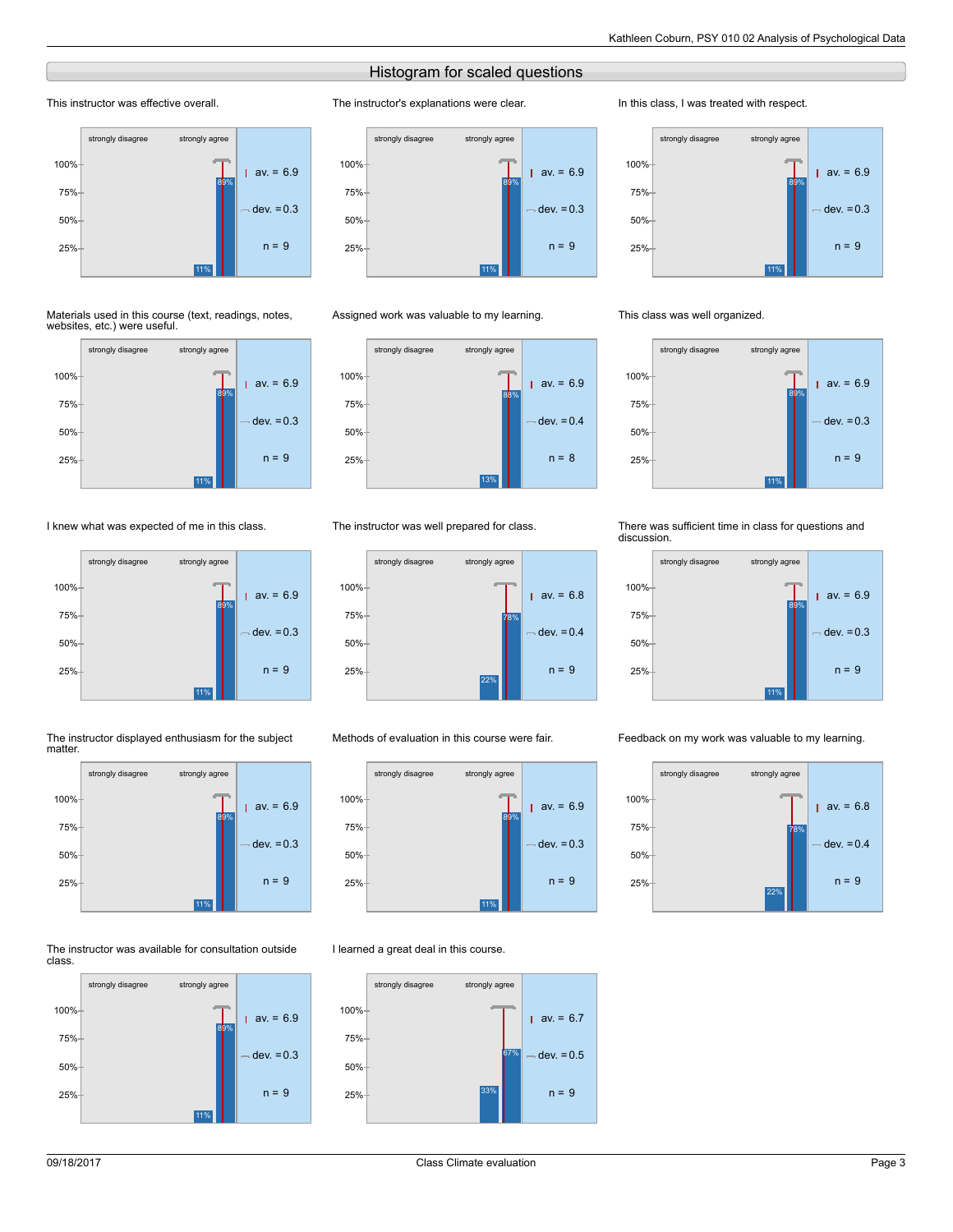# Profile

Name of the course: (Name of the survey)

Subunit: Social Sciences, Humanities & Arts Name of the instructor: Kathleen Coburn PSY 010 02 Analysis of Psychological Data

Values used in the profile line: Mean

# 2. Instructor and Course Questions:

| 2.2) The instructor's explanations were clear.<br>strongly<br>strongly agree<br>$av = 6.9$ md=7.0 dev.=0.3<br>$n=9$<br>disagree<br>2.3)<br>In this class, I was treated with respect.<br>strongly<br>strongly agree<br>av.=6.9 md=7.0 dev.=0.3<br>$n=9$<br>disagree<br>2.4)<br>Materials used in this course (text, readings,<br>strongly<br>strongly agree<br>av.=6.9 md=7.0 dev.=0.3<br>$n=9$<br>notes, websites, etc.) were useful.<br>disagree<br>2.5)<br>Assigned work was valuable to my learning.<br>strongly agree<br>strongly<br>$av.=6.9$ md=7.0 dev.=0.4<br>$n=8$<br>disagree<br>2.6)<br>This class was well organized.<br>strongly<br>strongly agree<br>av.=6.9 md=7.0 dev.=0.3<br>$n=9$<br>disagree<br>2.7) I knew what was expected of me in this class.<br>strongly<br>strongly agree<br>$av.=6.9$ md=7.0 dev.=0.3<br>$n=9$<br>disagree<br>2.8) The instructor was well prepared for class.<br>strongly agree<br>strongly<br>av.=6.8 md=7.0 dev.=0.4<br>$n=9$<br>disagree<br>2.9)<br>There was sufficient time in class for questions<br>strongly agree<br>strongly<br>av.=6.9 md=7.0 dev.=0.3<br>$n=9$<br>and discussion.<br>disagree<br>2.10) The instructor displayed enthusiasm for the<br>strongly<br>strongly agree<br>av.=6.9 md=7.0 dev.=0.3<br>$n=9$<br>subject matter.<br>disagree<br>2.11) Methods of evaluation in this course were fair.<br>strongly agree<br>strongly<br>av.=6.9 md=7.0 dev.=0.3<br>$n=9$<br>disagree<br>2.12) Feedback on my work was valuable to my<br>strongly agree<br>strongly<br>av.=6.8 md=7.0 dev.=0.4<br>$n=9$<br>learning.<br>disagree<br>2.13) The instructor was available for consultation<br>strongly agree<br>strongly<br>av.=6.9 md=7.0 dev.=0.3<br>$n=9$<br>outside class.<br>disagree<br>2.14) I learned a great deal in this course.<br>strongly agree<br>strongly<br>av.=6.7 md=7.0 dev.=0.5<br>$n=9$<br>disagree | 2.1) This instructor was effective overall. | strongly<br>disagree |  |  | strongly agree | $n=9$ |  | av.=6.9 md=7.0 dev.=0.3 |
|------------------------------------------------------------------------------------------------------------------------------------------------------------------------------------------------------------------------------------------------------------------------------------------------------------------------------------------------------------------------------------------------------------------------------------------------------------------------------------------------------------------------------------------------------------------------------------------------------------------------------------------------------------------------------------------------------------------------------------------------------------------------------------------------------------------------------------------------------------------------------------------------------------------------------------------------------------------------------------------------------------------------------------------------------------------------------------------------------------------------------------------------------------------------------------------------------------------------------------------------------------------------------------------------------------------------------------------------------------------------------------------------------------------------------------------------------------------------------------------------------------------------------------------------------------------------------------------------------------------------------------------------------------------------------------------------------------------------------------------------------------------------------------------------------------------------------------------------------------------------------------|---------------------------------------------|----------------------|--|--|----------------|-------|--|-------------------------|
|                                                                                                                                                                                                                                                                                                                                                                                                                                                                                                                                                                                                                                                                                                                                                                                                                                                                                                                                                                                                                                                                                                                                                                                                                                                                                                                                                                                                                                                                                                                                                                                                                                                                                                                                                                                                                                                                                    |                                             |                      |  |  |                |       |  |                         |
|                                                                                                                                                                                                                                                                                                                                                                                                                                                                                                                                                                                                                                                                                                                                                                                                                                                                                                                                                                                                                                                                                                                                                                                                                                                                                                                                                                                                                                                                                                                                                                                                                                                                                                                                                                                                                                                                                    |                                             |                      |  |  |                |       |  |                         |
|                                                                                                                                                                                                                                                                                                                                                                                                                                                                                                                                                                                                                                                                                                                                                                                                                                                                                                                                                                                                                                                                                                                                                                                                                                                                                                                                                                                                                                                                                                                                                                                                                                                                                                                                                                                                                                                                                    |                                             |                      |  |  |                |       |  |                         |
|                                                                                                                                                                                                                                                                                                                                                                                                                                                                                                                                                                                                                                                                                                                                                                                                                                                                                                                                                                                                                                                                                                                                                                                                                                                                                                                                                                                                                                                                                                                                                                                                                                                                                                                                                                                                                                                                                    |                                             |                      |  |  |                |       |  |                         |
|                                                                                                                                                                                                                                                                                                                                                                                                                                                                                                                                                                                                                                                                                                                                                                                                                                                                                                                                                                                                                                                                                                                                                                                                                                                                                                                                                                                                                                                                                                                                                                                                                                                                                                                                                                                                                                                                                    |                                             |                      |  |  |                |       |  |                         |
|                                                                                                                                                                                                                                                                                                                                                                                                                                                                                                                                                                                                                                                                                                                                                                                                                                                                                                                                                                                                                                                                                                                                                                                                                                                                                                                                                                                                                                                                                                                                                                                                                                                                                                                                                                                                                                                                                    |                                             |                      |  |  |                |       |  |                         |
|                                                                                                                                                                                                                                                                                                                                                                                                                                                                                                                                                                                                                                                                                                                                                                                                                                                                                                                                                                                                                                                                                                                                                                                                                                                                                                                                                                                                                                                                                                                                                                                                                                                                                                                                                                                                                                                                                    |                                             |                      |  |  |                |       |  |                         |
|                                                                                                                                                                                                                                                                                                                                                                                                                                                                                                                                                                                                                                                                                                                                                                                                                                                                                                                                                                                                                                                                                                                                                                                                                                                                                                                                                                                                                                                                                                                                                                                                                                                                                                                                                                                                                                                                                    |                                             |                      |  |  |                |       |  |                         |
|                                                                                                                                                                                                                                                                                                                                                                                                                                                                                                                                                                                                                                                                                                                                                                                                                                                                                                                                                                                                                                                                                                                                                                                                                                                                                                                                                                                                                                                                                                                                                                                                                                                                                                                                                                                                                                                                                    |                                             |                      |  |  |                |       |  |                         |
|                                                                                                                                                                                                                                                                                                                                                                                                                                                                                                                                                                                                                                                                                                                                                                                                                                                                                                                                                                                                                                                                                                                                                                                                                                                                                                                                                                                                                                                                                                                                                                                                                                                                                                                                                                                                                                                                                    |                                             |                      |  |  |                |       |  |                         |
|                                                                                                                                                                                                                                                                                                                                                                                                                                                                                                                                                                                                                                                                                                                                                                                                                                                                                                                                                                                                                                                                                                                                                                                                                                                                                                                                                                                                                                                                                                                                                                                                                                                                                                                                                                                                                                                                                    |                                             |                      |  |  |                |       |  |                         |
|                                                                                                                                                                                                                                                                                                                                                                                                                                                                                                                                                                                                                                                                                                                                                                                                                                                                                                                                                                                                                                                                                                                                                                                                                                                                                                                                                                                                                                                                                                                                                                                                                                                                                                                                                                                                                                                                                    |                                             |                      |  |  |                |       |  |                         |
|                                                                                                                                                                                                                                                                                                                                                                                                                                                                                                                                                                                                                                                                                                                                                                                                                                                                                                                                                                                                                                                                                                                                                                                                                                                                                                                                                                                                                                                                                                                                                                                                                                                                                                                                                                                                                                                                                    |                                             |                      |  |  |                |       |  |                         |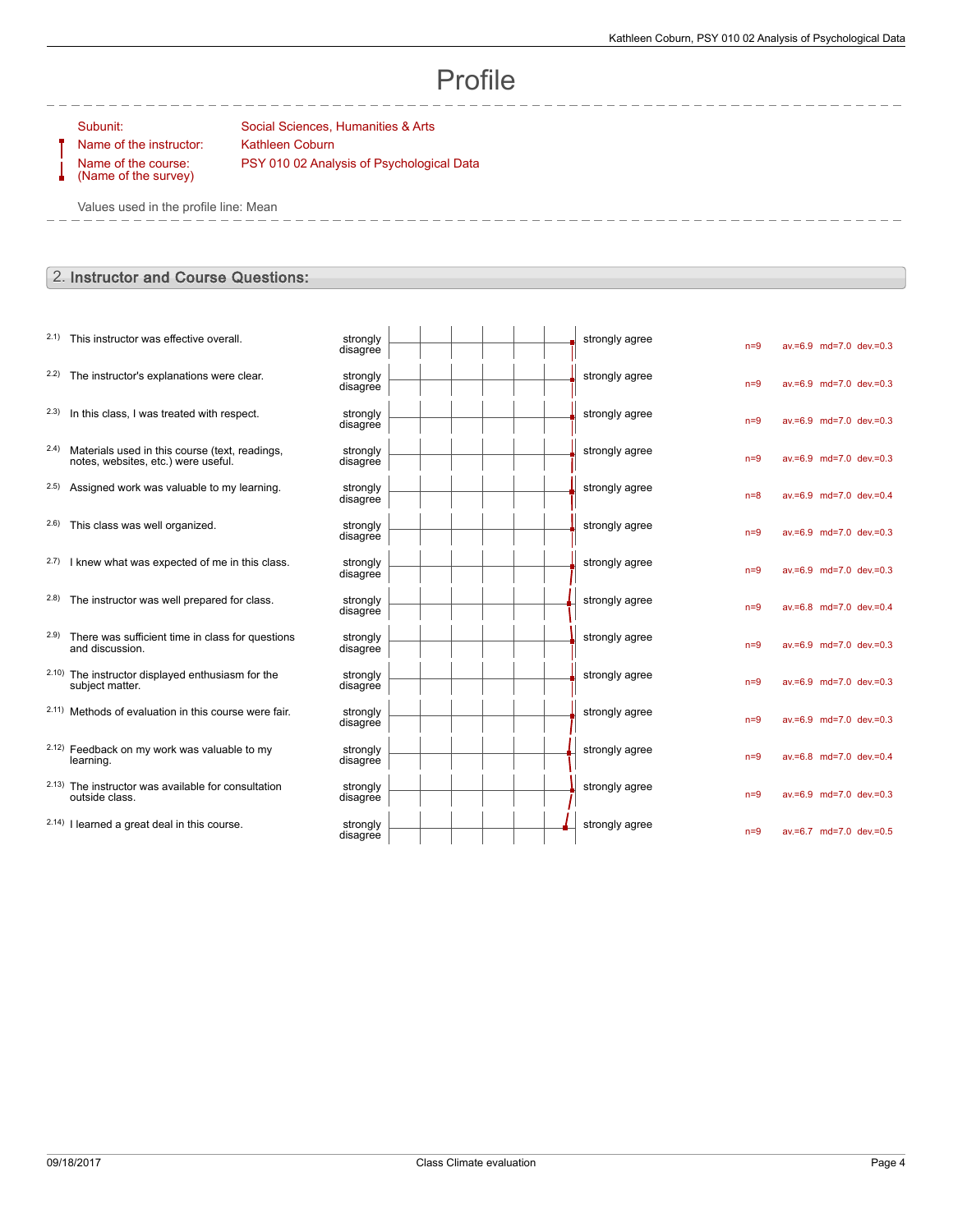---------------

| Н<br>ı |  |
|--------|--|
|--------|--|

 $\overline{\phantom{0}}$ 

Name of the course: (Name of the survey)

 $\frac{1}{2} \frac{1}{2} \frac{1}{2} \frac{1}{2} \frac{1}{2} \frac{1}{2} \frac{1}{2} \frac{1}{2} \frac{1}{2} \frac{1}{2} \frac{1}{2} \frac{1}{2} \frac{1}{2} \frac{1}{2} \frac{1}{2} \frac{1}{2} \frac{1}{2} \frac{1}{2} \frac{1}{2} \frac{1}{2} \frac{1}{2} \frac{1}{2} \frac{1}{2} \frac{1}{2} \frac{1}{2} \frac{1}{2} \frac{1}{2} \frac{1}{2} \frac{1}{2} \frac{1}{2} \frac{1}{2} \frac{$ 

Subunit: Social Sciences, Humanities & Arts Name of the instructor: Kathleen Coburn PSY 010 02 Analysis of Psychological Data

 $\frac{1}{2}$ 

2. Instructor and Course Questions: + -

av.=6.9 dev.=0.4